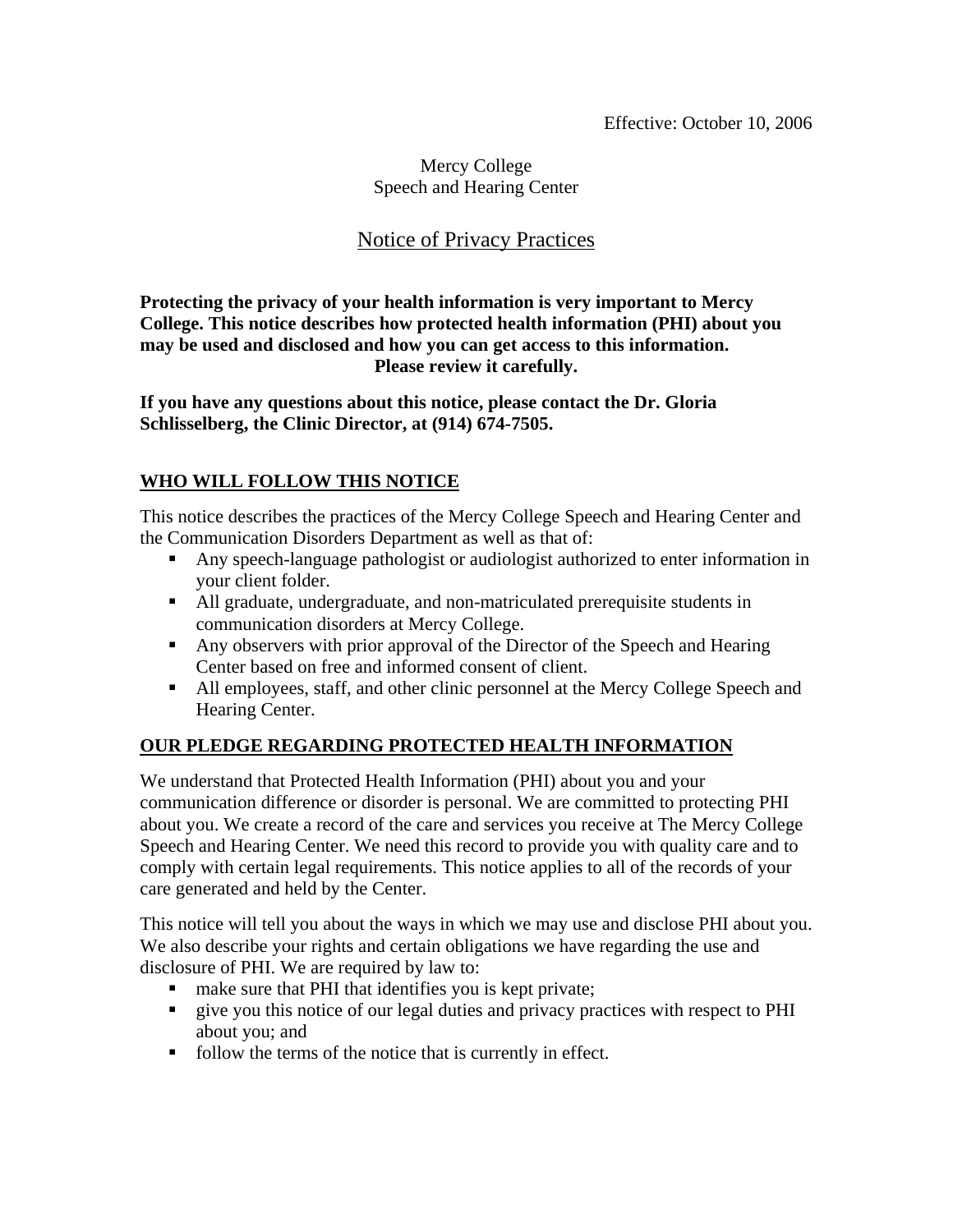### **HOW WE MAY USE AND DISCLOSE PROTECTED HEALTH INFORMATION ABOUT YOU**

The following categories describe different ways that we use and disclose PHI. For each category of uses or disclosures we will explain what we mean and try to give some examples. Not every use or disclosure in a category will be listed. However, all of the ways we are permitted to use and disclose information will fall within one of these categories.

- $\triangleright$  For treatment. We may use PHI about you to provide you with treatment or services. We may disclose PHI about you to speech-language pathologists, audiologists, graduate, undergraduate, and non-matriculated prerequisite students, and to other clinic personnel who are involved in your care. For example, a speech-language pathologist treating you for a language disorder may need to communicate with an audiologist to know if you have a hearing loss because a hearing loss can affect language development. In addition, the speech-language pathologists need to communicate with graduate students who participate in your treatment. We also may disclose information about you to people outside the clinic who may be involved in your care, such as family members, teachers and others.
- $\triangleright$  For payment. We may use and disclose PHI about you so that treatment and services you receive at the Center can be billed and payment can be collected from you, an insurance company, or another third party. For example, we may need to disclose information about the hearing test you receive at the Center so your health plan will pay us. We also may tell your health plan about a treatment you are going to receive to determine whether your plan covers the treatment.
- $\triangleright$  For health care operations. We may use and disclose PHI about you for Center operations. These uses and disclosures are necessary to run the Center and make sure that all of our clients receive quality care. For example, we may use PHI to review our treatment and services and to evaluate the performance of our staff in caring for you. We may also combine PHI about many clients to decide what additional Center services should be offered, what services are not needed, and whether new treatments are effective. We may disclose information to the professionals, staff, and students for review and learning purposes. We may combine the information with information from other clinical programs to compare the care and services we offer and to see where we can make improvements. We may remove information that identifies you from this set of PHI so others can use it to study health care and health care delivery without knowledge of who the specific clients are.
- $\triangleright$  Appointment reminders. We may use and disclose PHI to contact you as a reminder that you have an appointment at the Center. For example, a graduate student or clinical supervisor may telephone you prior to your appointment as a reminder. A message may be left on your answering machine.
- $\triangleright$  Treatment alternatives. We may use and disclose PHI to tell you about or recommend possible treatment options or alternatives that may be of interest to you.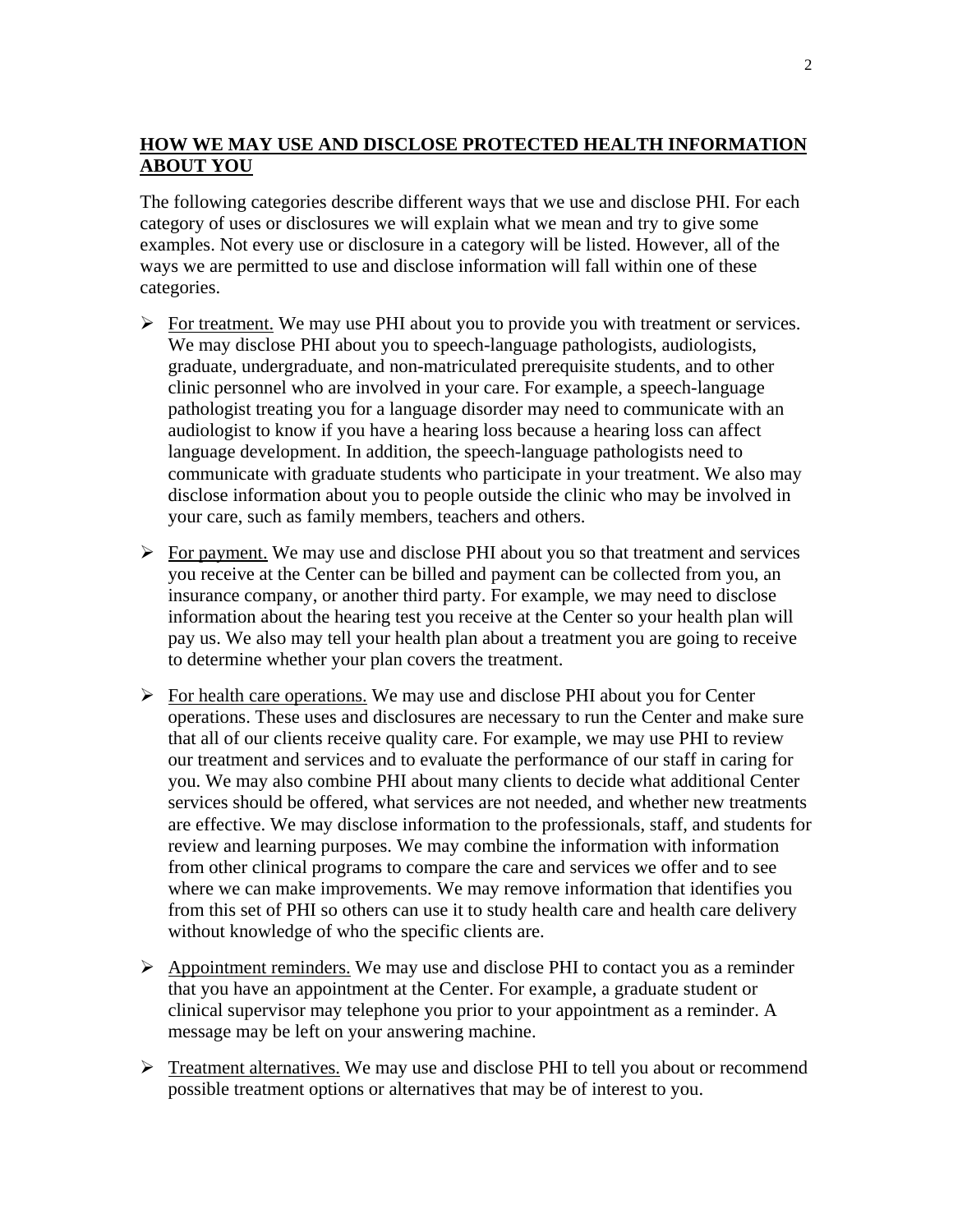- $\triangleright$  Health-related benefits and services. We may use or disclose PHI to tell you about health-related benefits or services that may be of interest to you.
- $\triangleright$  Observation of services. The Center is an educational facility for Communication Disorders undergraduate, graduate, and/or nonmatriculated prerequisite students. We allow students to observe services (i.e., evaluations and therapy sessions). In addition, personnel from other agencies involved with your care may be allowed to observe services.
- $\triangleright$  Video and audio recording. During the course of evaluation and treatment, video and audio recordings may be used, from time to time, by students and faculty in the Communication Disorders Department for instructional purposes. Instructional uses may occur in regularly scheduled classes in Communication Disorders, special professional seminars, and continuing education programs. In most instances, we will get your signed permission to use these recordings.
- $\triangleright$  Disclosures for instructional purposes. As a teaching facility, we may disclose certain information in classes taught at the university and in other professional presentations. We may remove information that identifies you from this set of PHI so students and professionals may use it to study health care and health care delivery without learning who the specific clients are.
- $\triangleright$  Research. We may use and disclose PHI about you for research purposes provided approval is obtained from the Institutional Review Board (IRB) of Mercy College.
- $\triangleright$  As required by law. We will disclose PHI about you when required to do so by federal, state, or local law.
- $\triangleright$  To avert serious threat to health or safety. We may use and disclose PHI about you when necessary to prevent a serious threat to your health and safety, and to the safety of the public or another person. Any disclosure, however, would only be to someone able to prevent the threat.
- $\triangleright$  Workers' compensation. We may release PHI about you for workers' compensation or similar programs. These programs provide benefits for work-related injuries or illness.
- $\triangleright$  Public health risks. We may disclose PHI about you for public health activities. These activities generally have the following purposes:
	- To prevent or control disease, injury or disability.
	- To report child abuse or neglect.
	- To report problems with products.
	- To notify people of recalls of products they may be using.
	- To notify the appropriate government authority if we believe a client has been the victim of abuse, neglect, or domestic violence. We will only make this disclosure if you agree or when we are required or authorized by law to do so.
- $\triangleright$  Health oversight activities. We may disclose PHI to an oversight agency for activities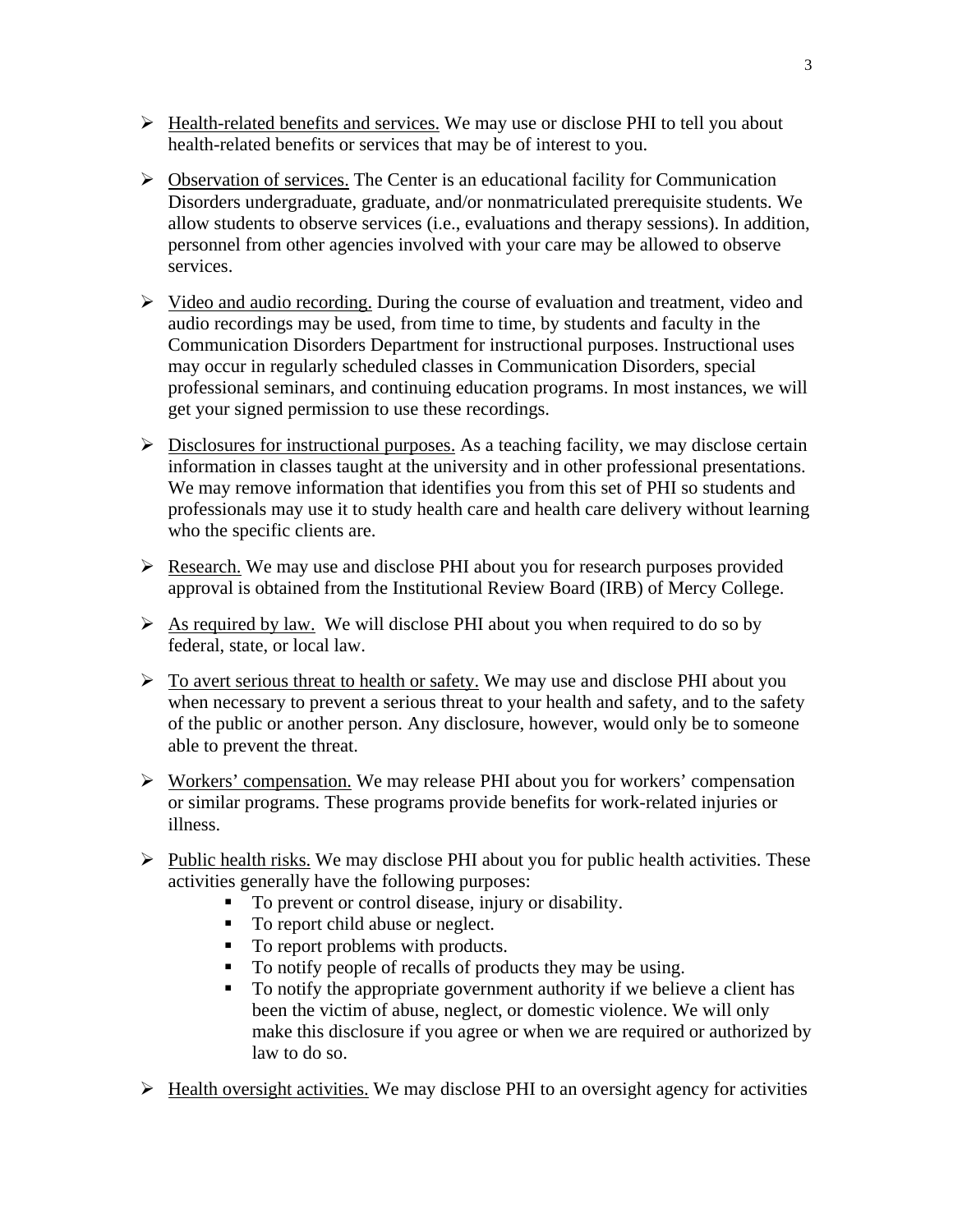authorized by law. These oversight activities include, for example, audits, investigations, inspections/site visits, and licensure. These activities are necessary for government programs, and compliance with civil rights laws.

- $\triangleright$  Lawsuits and disputes. If you are involved in a lawsuit or a dispute, we may disclose PHI about you in response to a court or administrative order. We may disclose PHI about you in response to a subpoena, discovery request, or other lawful process by someone else involved in the dispute, but only if efforts have been made to tell you about the request or to obtain an order protecting the information requested.
- $\triangleright$  Collection agency. In the event that your account is long past due and that you have failed to return a letter of notification to the Center, your account with PHI may be assigned to a collection center for enforcement of collection.
- $\triangleright$  Law enforcement. We may release PHI if asked to do so by a law enforcement official:
	- In response to a court order, subpoena, warrant, summons, or similar process.
	- To identify or locate a suspect, fugitive, material witness, or missing person.
	- About the victim of a crime if, under certain limited circumstances, we are unable to obtain the person's agreement.
	- About criminal conduct at the Center.
- $\triangleright$  National security and intelligence activities. We may release PHI about you to authorized federal officials for intelligence, counterintelligence, and other national security activities authorized by law.
- ¾ Inmates. If you are an inmate of a correctional institution or under the custody of a law enforcement official, we may release PHI about you to the correctional institution or law enforcement official. This release would be necessary
	- 1) for the institution to provide you with health care;
	- 2) to protect your health and safety or the health and safety of others; or
	- 3) for the safety and security of the correctional institution.

### **YOUR RIGHTS REGARDING PROTECTED HEALTH INFORMATION ABOUT YOU**

You have the following rights regarding the PHI we maintain about you.

 $\triangleright$  Right to inspect and copy. You have the right to inspect and copy PHI that may be used to make decisions about your care. To inspect and copy PHI that may be used to make decisions about you, you must submit your request in writing to the Center office. If you request a copy of the information, we may charge a fee for the costs of copying, mailing, or other supplies associated with your request.

We may deny your request to inspect and copy in certain limited circumstances. If you are denied access to PHI, you may request that the denial be reviewed. Another licensed health care professional chosen by the Center will review your request and the denial. The person conducting the review will not be the person who denied your request. We will comply with the outcome of the review.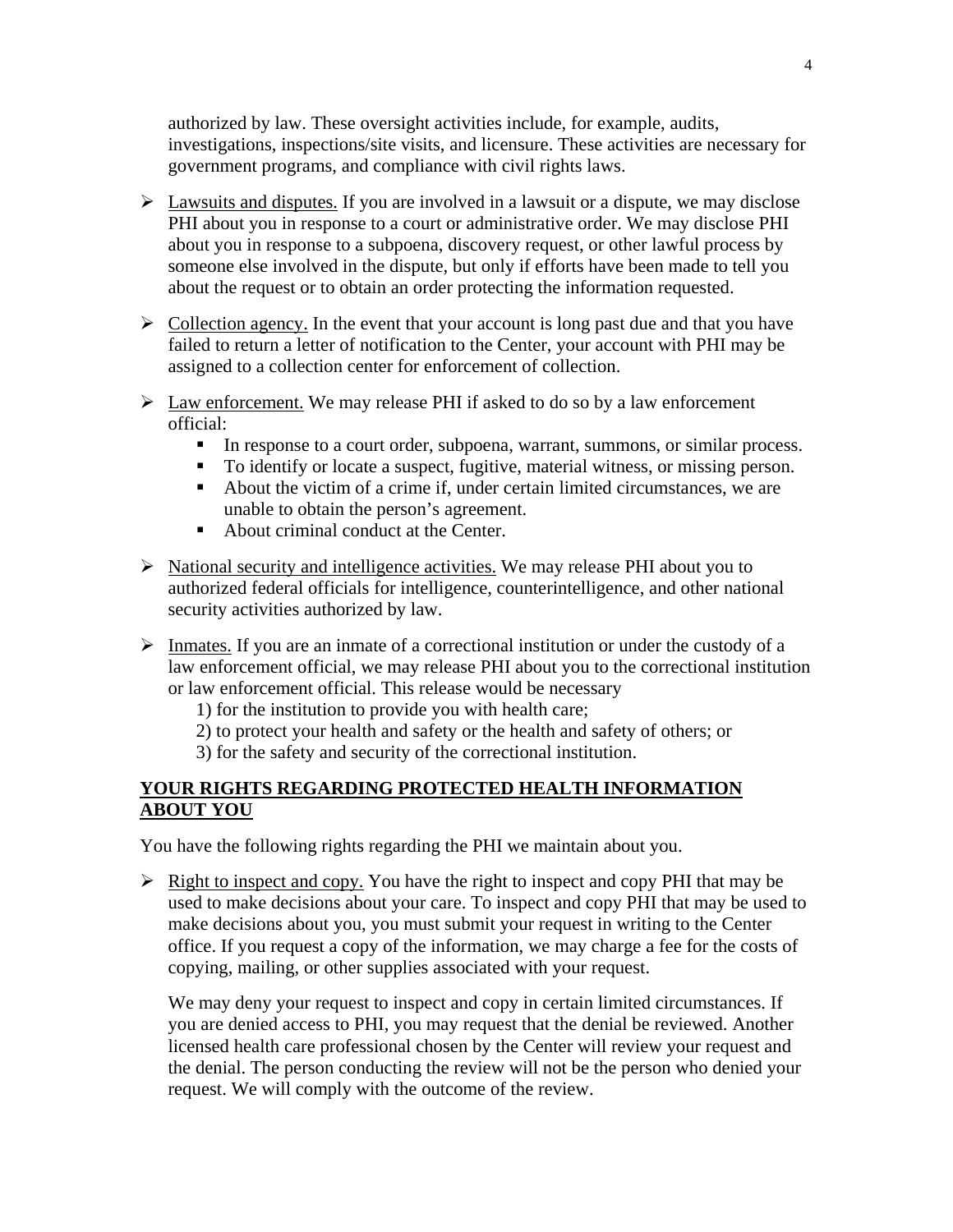$\triangleright$  Right to amend. If you think that PHI we have about you is incorrect or incomplete, you can ask us to amend the information. You have the right to request an amendment for as long as the information is kept by or for the Center.

To request an amendment, your request must be made in writing and submitted to the Clinic Director. In addition, you must provide a reason that supports your request.

We may deny your request for an amendment if it is not in writing and does not include a reason to support the request. In addition, we can deny your request if you ask us to amend information that:

- was not created by us, unless the person or entity that created the information is no longer available to make the amendment;
- $\blacksquare$  is not a part of the information kept by or for the Center;
- is not a part of the information which you would be permitted to inspect and copy; or
- **is accurate and complete.**
- $\triangleright$  Right to an accounting of disclosures. You have a right to request an 'accounting of disclosures.' This is a list of the unauthorized disclosures we made of PHI about you.

To request this list or accounting of disclosures, you must submit your request in writing to the Clinic Director. Your request must state a time period, which may not be longer than six years and not for instances prior to April 14, 2003. Your request should indicate in what form you want the list (for example, on paper, electronically). The first list you request in a 12-month period will be free. For additional lists, we may charge you for the cost of providing the list. We will notify you of the cost involved and you may choose to withdraw or modify your request at that time before any costs are incurred.

 $\geq$  Right to request restrictions. You have the right to request a restriction or limitation on the PHI we use or disclose about you for treatment, payment, or health care operations. You also have the right to request a limit on the PHI we disclose about you to someone who is involved in your care, like a family member or friend. For example you could ask that we not use or disclose information about a procedure you had. *We are not required to agree with your request. If we do agree we will comply with your request unless the information is needed to provide you with emergency treatment.*

To request restrictions, you must make your request in writing to the Clinic Director. In your request, you must tell us

- 1) what information you want to limit;
- 2) whether you want to limit our use, disclosure, or both; and
- 3) to whom you want the limits to apply, for example, disclosures to your spouse.
- $\triangleright$  Right to request confidential communications. You have the right to request that we communicate with you about personal health matters in a certain way or at a certain location. For example, you can request that we contact you at home or by mail. **To request confidential communications, you must make your request in writing**